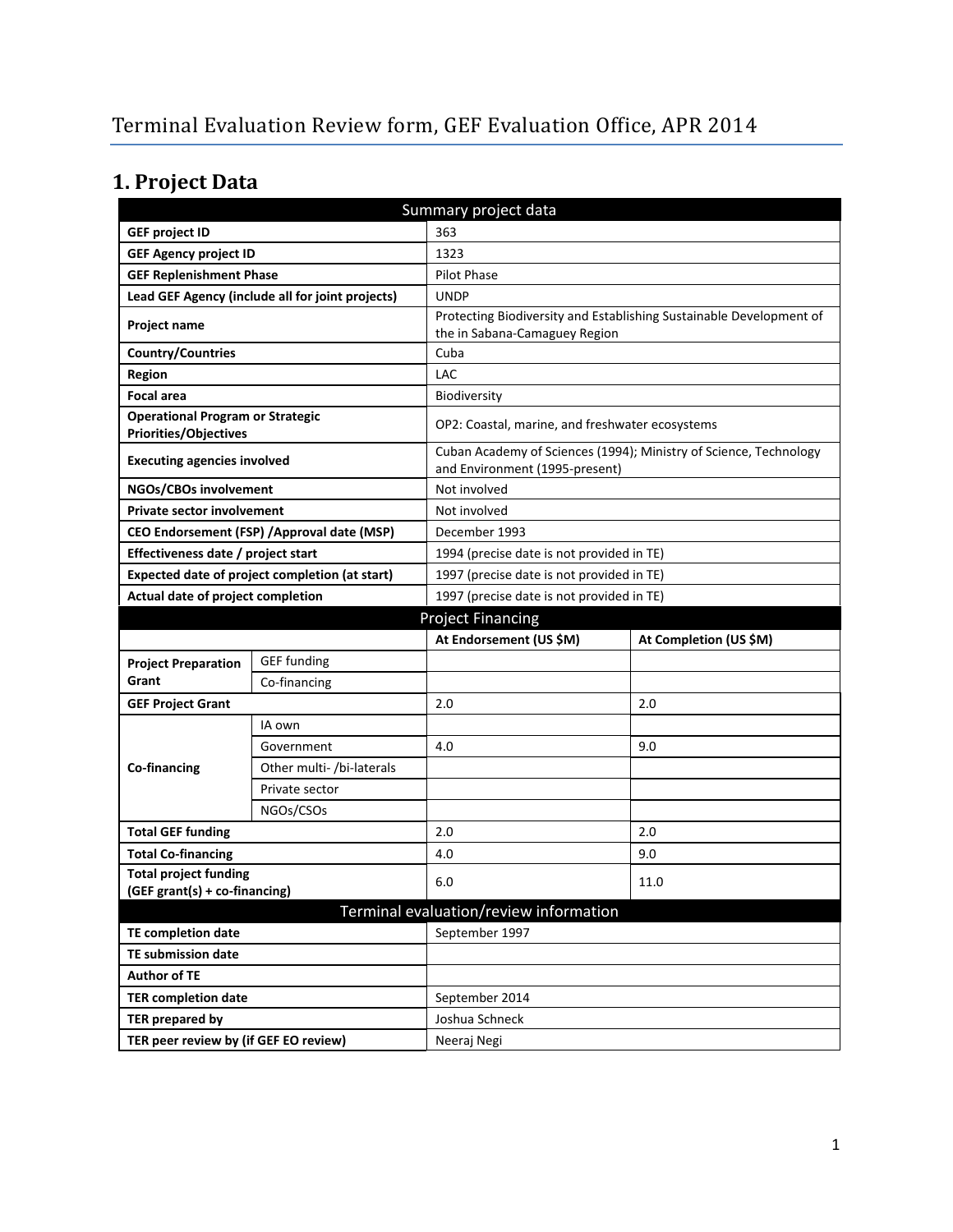| <b>Criteria</b>                                  | <b>Final PIR</b>         | <b>IA Terminal</b><br><b>Evaluation</b> | <b>IA Evaluation</b><br><b>Office Review</b> | <b>GEF EO Review</b> |
|--------------------------------------------------|--------------------------|-----------------------------------------|----------------------------------------------|----------------------|
| <b>Project Outcomes</b>                          | N/A                      | N/R                                     | N/R                                          |                      |
| <b>Sustainability of Outcomes</b>                | N/A                      | N/R                                     | N/R                                          | U/A                  |
| <b>M&amp;E Design</b>                            | N/A                      | N/R                                     | N/R                                          | MU                   |
| <b>M&amp;E</b> Implementation                    | N/A                      | N/R                                     | N/R                                          | U/A                  |
| <b>Quality of Implementation</b>                 | N/A                      | N/R                                     | N/R                                          | MS                   |
| <b>Quality of Execution</b>                      | N/A                      | N/R                                     | N/R                                          |                      |
| <b>Quality of the Terminal Evaluation Report</b> | $\overline{\phantom{a}}$ |                                         | N/R                                          | MS                   |

## **2. Summary of Project Ratings**

## **3. Project Objectives**

#### 3.1 Global Environmental Objectives of the project:

According to the Project Document (PD), the global environmental objectives of the project are to help protect and conserve the globally significant biological diversity of the Sabana-Camaguey Ecosystem (SCE) in Cuba. The SCE is a large, 75,000 square kilometer expanse of low-lying islands and sea in the northern part of Cuba that has some of the highest levels of biodiversity in the West Indies. According to the PD, the region is a critical winter habitat for hundreds of migratory species and is home to several threatened species including sea turtles, crocodiles, and manatees. These areas are increasingly threatened by developmental pressures, primarily tourism development, and an absence of sustainable development planning and management systems for the region.

#### 3.2 Development Objectives of the project:

According to the PD, the project is the first phase of a three-phase assistance program that aims to establish the basis for sustainable development of the Sabana-Camaguey region – development that protects and conserves the region's biodiversity. This will be accomplished by a mixture of institutional strengthening, increasing scientific understanding of the area's biodiversity and environment, environmental planning, and a public-awareness campaign.

The following end-of-project Immediate Objectives and Outputs are defined in the PD:

- *1. Objective 1 To strengthen the technical capabilities of the Academy of Sciences of Cuba (ACC charged by the Cuban Government with responsibility for management of the marine and terrestrial environment of the SCE) and other agencies to survey and assess coastal and marine ecosystems in support of biodiversity conservation and sustainable development.*
	- a. A fully equipped laboratory at Cayo Coco
	- b. Staff trained in the use of field and laboratory equipment
- *2. Objective 2 To strengthen the scientific and environmental planning and management capabilities of Cuban agencies at the national, regional and local levels*
	- a. Staff trained in current environmental planning techniques at the national regional and local levels
	- b. Operational GIS for the Sabana-Camaguey Archipelago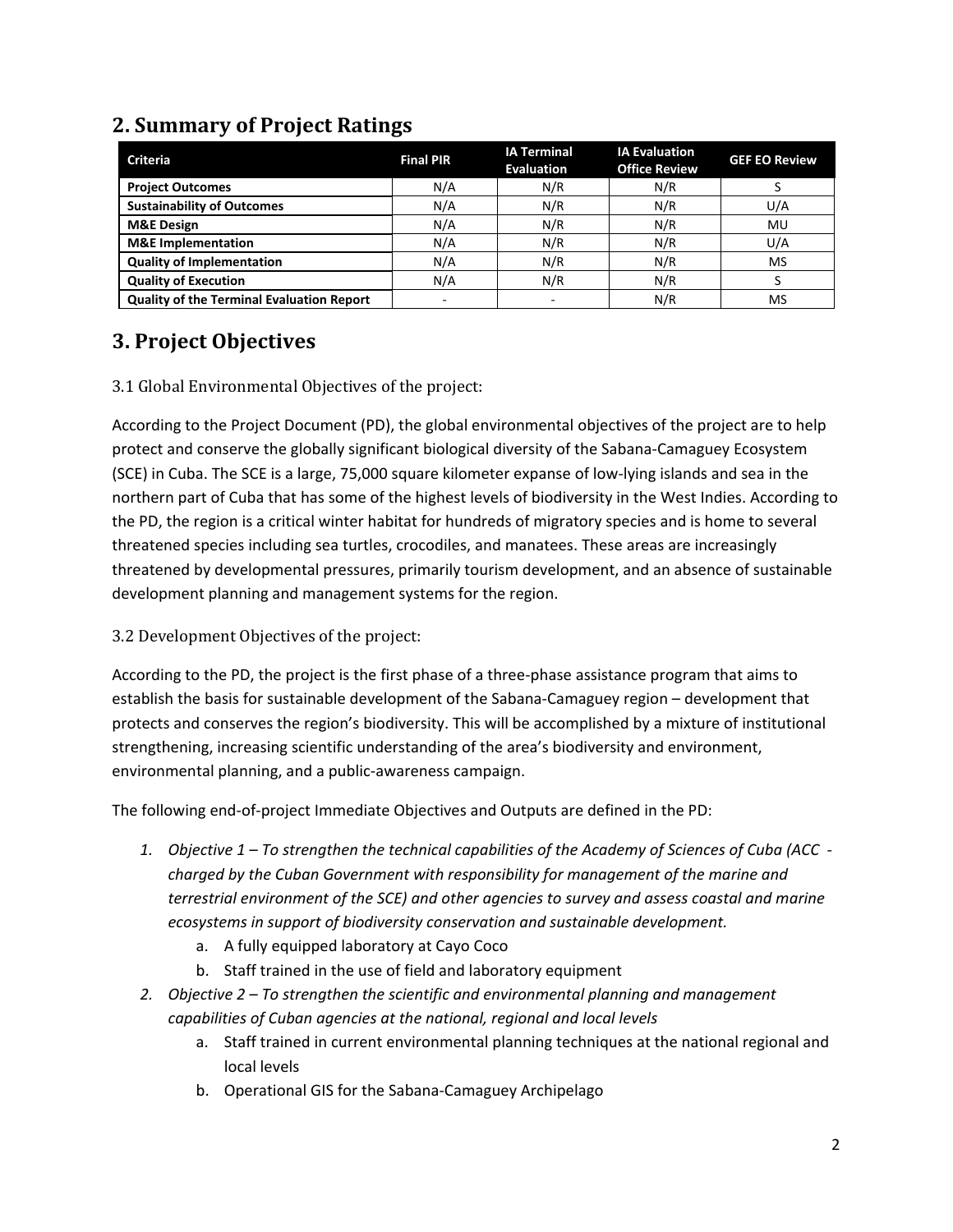- *3. Objective 3 To develop a basic knowledge of the flora and fauna, habitat distribution, and the physical/chemical characteristics of the marine and terrestrial ecosystems adequate for planning, management, conservation, and sustainable development. This will serve as a baseline for permanent monitoring. This information will be compiled and organized using the project GIS.*
	- a. Preliminary physical survey and mapping of coastal waters of the SCA.
	- b. Preliminary coastal marine biological survey and mapping
	- c. Preliminary terrestrial survey and mapping archipelago
	- d. Survey and mapping of historic and current human activities in the SCE, including the watershed, archipelago and ocean zone.
- *4. Objective 4 To develop a strategic plan for the SCE that fully integrates tourism and other economic development activities with biodiversity protection to achieve sustainable development.*
	- a. A biodiversity protection strategy to integrate species protection plans, habitat preservation, and management of environmentally sensitive areas
	- b. A strategic plan for tourism development activities
	- c. A strategic plan for the Sabana-Camaguey Ecosystem
- *5. Objective 5 To establish a framework to enhance public awareness of the flora and fauna of the SCA, and to initiate public understanding of sustainable development approaches*
	- a. Public information program on natural resources (radio, museums, film, articles)
- *6. Objective 6 To compile, organize and analyze existing climatic data, and acquire information on issues pertinent to long-term management, such as global warming, climate change, international waters and oil-spill responses.*
	- a. Climate data

3.3 Were there any **changes** in the Global Environmental Objectives, Development Objectives, or other activities during implementation?

**No**. According to the TE, the Executing Agency was changed in 1995 to the Ministry of Science, Technology and the Environment. However, the Global Environmental Objectives, Development Objectives, and other activities remained the same. No information on why the change in Executing Agencies was made is provided in the TE.

#### **4. GEF EO assessment of Outcomes and Sustainability**

Please refer to the GEF Terminal Evaluation Review Guidelines for detail on the criteria for ratings.

Relevance can receive either a Satisfactory or Unsatisfactory rating. For Effectiveness and Cost efficiency, a six point rating scale is used (Highly Satisfactory to Highly Unsatisfactory), or Unable to Assess. Sustainability ratings are assessed on a four-point scale: Likely=no or negligible risk; Moderately Likely=low risk; Moderately Unlikely=substantial risks; Unlikely=high risk. In assessing a Sustainability rating please note if, and to what degree, sustainability of project outcomes is threatened by financial, sociopolitical, institutional/governance, or environmental factors.

Please justify ratings in the space below each box.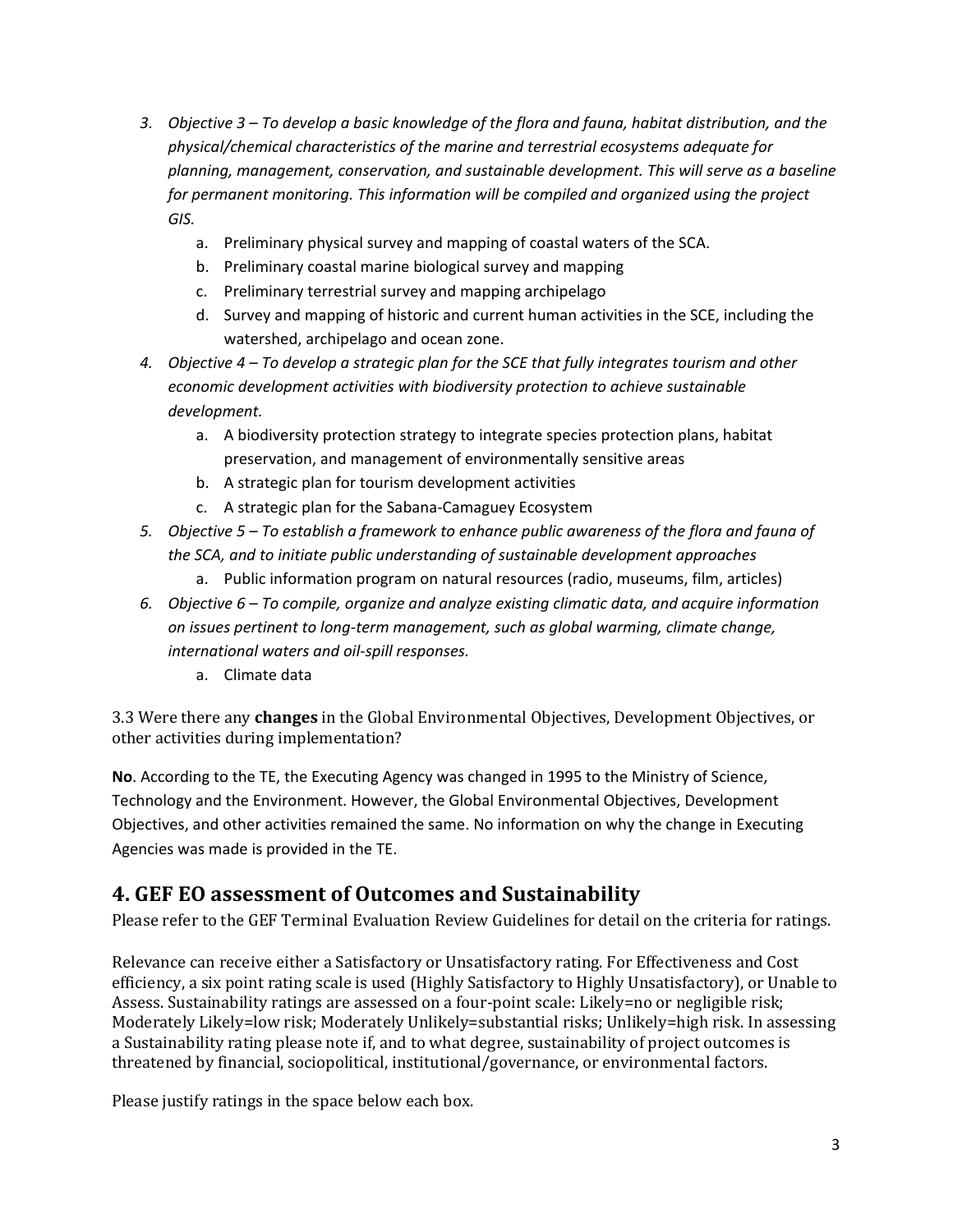| 4.1 Relevance | Rating: Satisfactory |
|---------------|----------------------|
|               |                      |

The project is relevant to both the GEF and Cuba. For the GEF, the project's objectives are in-line with GEF Operation Program 2, which seeks to conserve globally significant biodiversity found in coastal, marine, and freshwater ecosystems. According to the PD, the Sabana-Camaguey Ecosystem has some of the highest levels of biodiversity in the West Indies, and the region is a critical winter habitat for hundreds of migratory species and is home to several threatened species including sea turtles, crocodiles, and manatees. These areas are under increasing threat from development in the region. For Cuba, as stated in the TE, "the importance of the project to the Cuban government is reinforced by the significance of the SCE ecosystem in the country's strategy to promote international tourism as a means of earning urgently needed foreign currency" (TE, pg 21). As stated in the PD, Cuba is concerned that in absence of a sustainable development framework for the SCE – which this project seeks to address – development pressures will increasingly degrade the biological resources that are themselves the region's principle draw.

| Rating: Satisfactory<br><b>4.2 Effectiveness</b> |  |  |
|--------------------------------------------------|--|--|
|--------------------------------------------------|--|--|

According to the TE, the project met or exceeded all six objectives specified in the Project Document. A comprehensive strategic plan for sustainable development of the SCE region has been produced. While the TE finds that the document would have been more useful had it been organized around a few key issues instead of a large collection of priorities, the process of generating the document, as well as the document itself, has already had some positive effects on land-use planning in the region (TE, pg 13). Moreover, while the project's lack of indicators and targets for the capacity building and public awareness campaign components limit the degree to which progress of these components can be assessed, TE states that they were by and large effective in achieving their stated purpose.

Progress is detailed further under each of the project's stated Immediate Objectives:

- *1. Objective 1 To strengthen the technical capabilities of the Academy of Sciences of Cuba and other agencies to survey and assess coastal and marine ecosystems in support of biodiversity conservation and sustainable development.* Under this objective, the laboratory at Cayo Coco was configured with scientific equipment and transportation (vehicles and boats), without which, TE states the project would not have been able to achieve its objectives (TE, pg 11). TE states that equipment purchases using GEF funding were a slightly higher percentage of GEF funds than budgeted for in the PD (62% vs 54% of GEF funds), but no accounting for why is provided in the TE. A GIS system was also installed and has been utilized by many collaborating institutions.
- *2. Objective 2 To strengthen the scientific and environmental planning and management*  capabilities of Cuban agencies at the national, regional and local level. TE finds that although the number of personnel trained through the project was small, trainings were effective in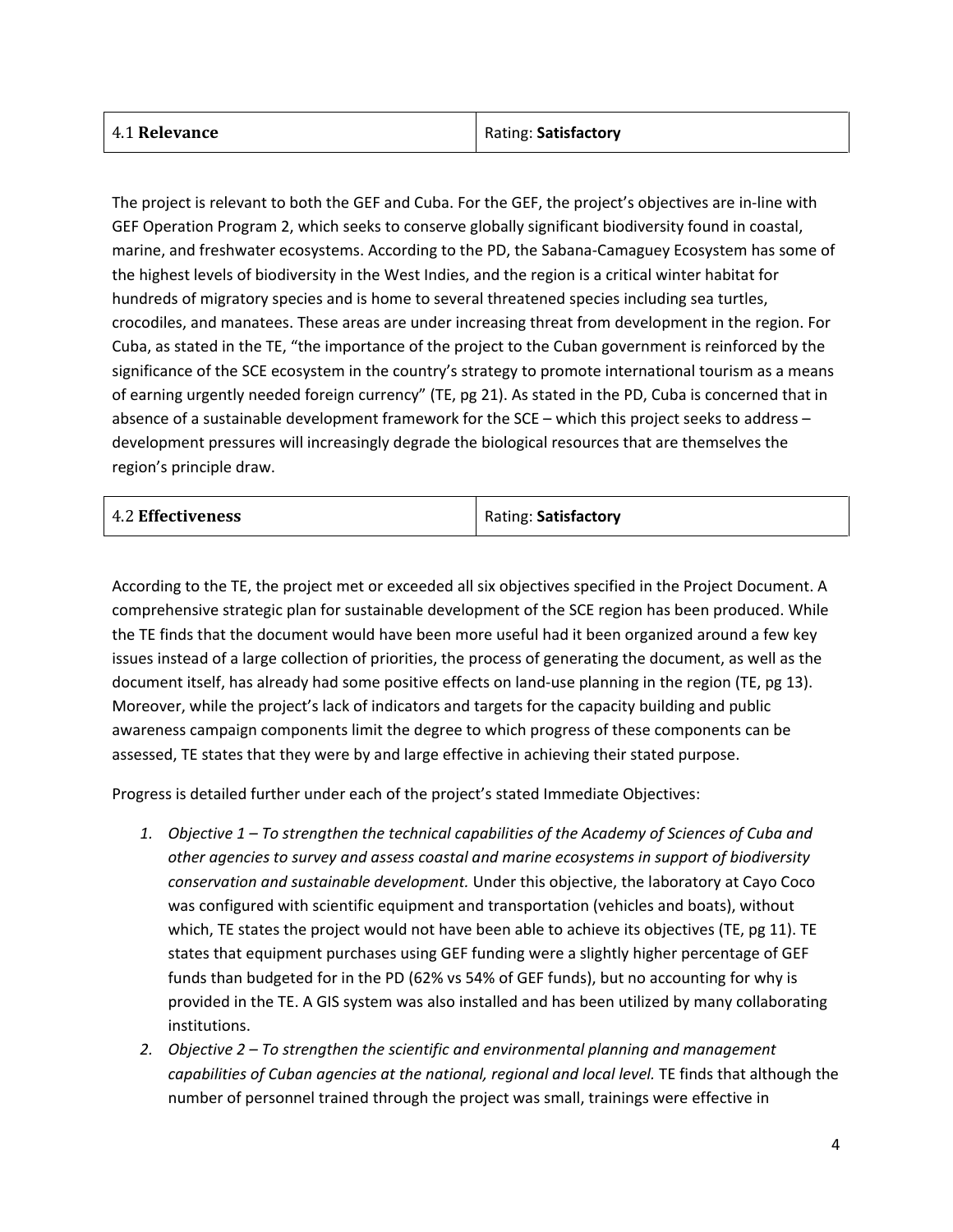addressing the goal of improving the capacity of Cuban agencies to develop and manage sustainable land management. TE states that training in integrated data management, crosssectoral planning, and innovative approaches to environmental planning and site development took place. TE finds that overall, the most notable accomplishment of the project has been the establishment of "stronger functional links between the sciences and development interests," and notes that there "is abundant evidence that scientists and other technical specialists were directly involved in the development of policy, new laws and regulations, and strategies for development and conservation. All scientists interviewed said their involvement in such activities had increased during the project and that they were adequately prepared for such involvement" (TE, pg 14).

- *3. Objective 3 To develop a basic knowledge of the flora and fauna, habitat distribution, and the physical/chemical characteristics of the marine and terrestrial ecosystems adequate for planning, management, conservation, and sustainable development. This will serve as a baseline for permanent monitoring. This information will be compiled and organized using the project GIS.* TE finds "very considerable achievements" under this objective, with a large increase in the understanding of SCE physical, marine, terrestrial, and cultural resources, as called for in the PD (TE, pg 15).
- *4. Objective 4 To develop a strategic plan for the SCE that fully integrates tourism and other economic development activities with biodiversity protection to achieve sustainable development.* Under this objective, a document entitled "Proteccion de la Biodiversidad y Establecimento de un Desarrollo Sustentable en el Ecosistema Sabana-Camaguey" was prepared which presents the major findings of the project's work to better understand the SCE ecosystems and includes a strategic plan for the archipelago. TE finds the document would be more forceful if organized differently, but at the same time, TE finds that the document is already shaping the planning and development process in the SCE, and provides a few examples of tourism and infrastructure projects – existing and proposed – that have been modified on the basis of the project's outputs (TE, pg 17). The planning document includes recommendations for a system of protected areas within the archipelago, including a large coastal marine park. TE finds that while these protected areas had not been formally designated at the time of the final evaluation, "the proposal appeared to be supported by the responsible institutions" (TE, pg 18).
- *5. Objective 5 To establish a framework to enhance public awareness of the flora and fauna of the SCA, and to initiate public understanding of sustainable development approach.* Under this objective, a public education campaign that included television, radio, and newspaper, targeting issues addressed by the project has been pursued both nationally and provincially. The campaign has been targeted at both school children, and fishermen who operate in the archipelago's waters. In addition, TE finds that the project has had a major impact on school and university curricula, with new university programs in landscape architecture and resource economics that "may be directly attributed to this project" (TE, pg 19).
- *6. Objective 6 To compile, organize and analyze existing climatic data, and acquire information on issues pertinent to long-term management, such as global warming, climate change, international waters and oil-spill responses.* TE states that the compilation of climatic data was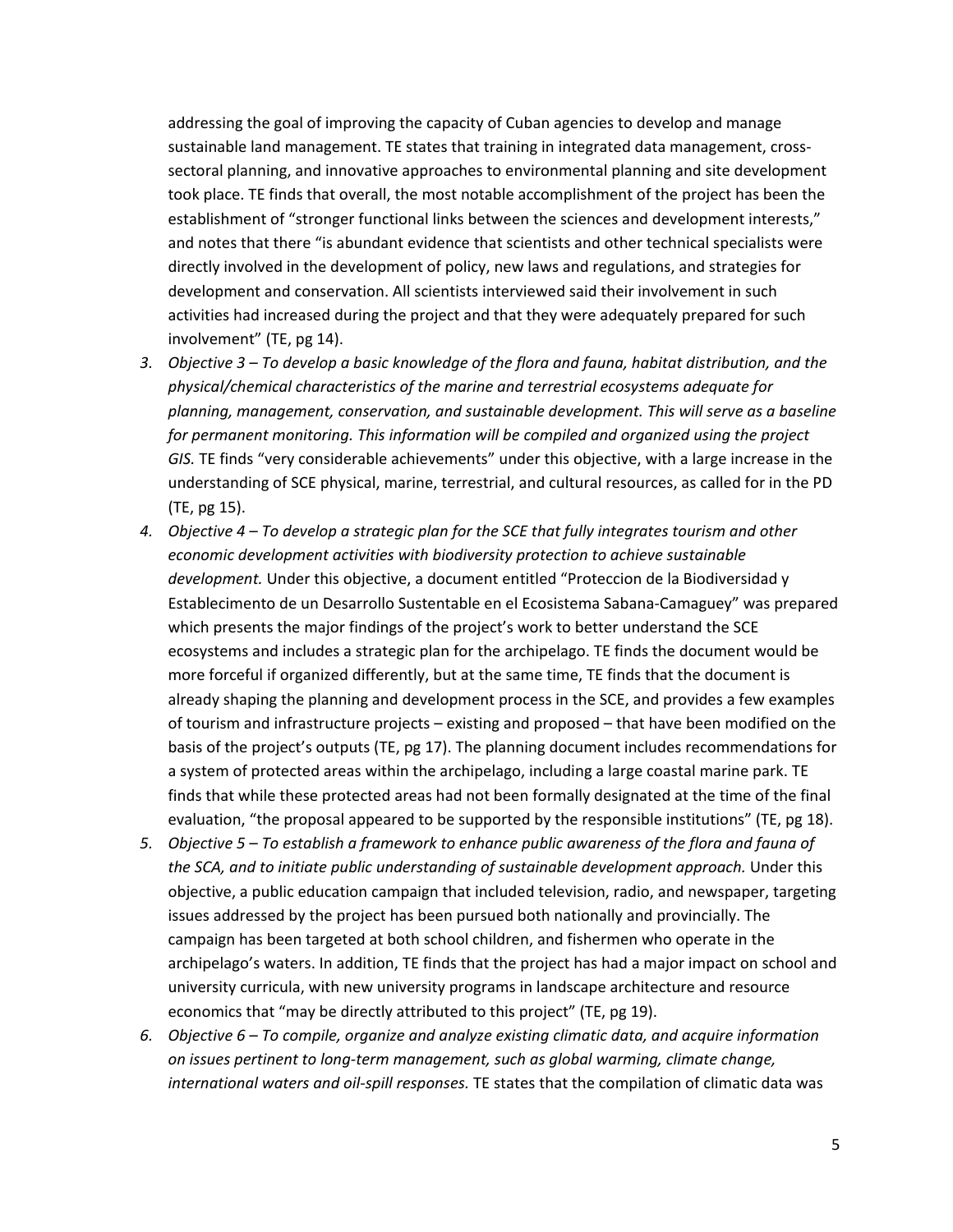achieved in 1994, although this has not yet been integrated with other information systems established by the project.

| 4.3 Efficiency | Rating: Satisfactory |
|----------------|----------------------|
|----------------|----------------------|

The TE does not directly assess project efficiency, however, evidence is provided in the narrative that the project was efficient overall in its operations and management. For example, TE noted that the project called for the coordinated efforts of a large and diverse group of scientists, planners and policymakers in 15 governmental agencies. TE finds this effort was well-managed by a small, six-person project staff. While TE finds that the planning process might have been more efficient if project working groups were organized by key issues instead of along the established divisions in the Cuban government, the large number of participants and agencies taking part in the project appears to have strengthened the effectiveness of the project, by creating local buy-in and ownership of the project and its outputs. TE also notes that local project staff were especially pleased with the performance of the senior technical advisor to the project, James Dobbin. "The project staff feels strongly that Mr. Dobbin has made a major positive contribution to the project and that his methodology has provided a consistent approach and sequencing of activities, giving the project a road map that has been welcomed by all involved" (TE, pg 10). In addition, TE notes that supporting external technical assistance was provided by 12 specialists who conducted various workshops in Cuba on environmental planning and resource economics. TE states that this training added important dimensions to the strategic planning process.

TE states that the Executing Agency changed one year into the project, from the Academy of Sciences of Cuba to a newly created Ministry of Science, Technology, and the Environment, with a new director for the project appointed at the same time. TE states that this change slowed project activities for several months, but following the transition, the project was able to move forward rapidly and respond to opportunities. No further information on why the change in Executing Agencies was made is provided in the TE.

A detailed breakdown of project expenses was not available at the time of the TE review.

| 4.4 Sustainability | Rating: Unable to Assess |
|--------------------|--------------------------|
|--------------------|--------------------------|

The TE does not provide a rating on likelihood of sustainability nor assess risks to likelihood of sustainability sufficiently in the narrative to provide a rating here. TE does state the following regarding sustainability: "*The substantial progress made during the GEF project will produce significant benefits in biodiversity conservation and sustainable forms of tourism development if the effort continues into an initial phase of implementation. Continued GEF support appears both necessary and justifiable to sustain the momentum*" (TE, pg 2).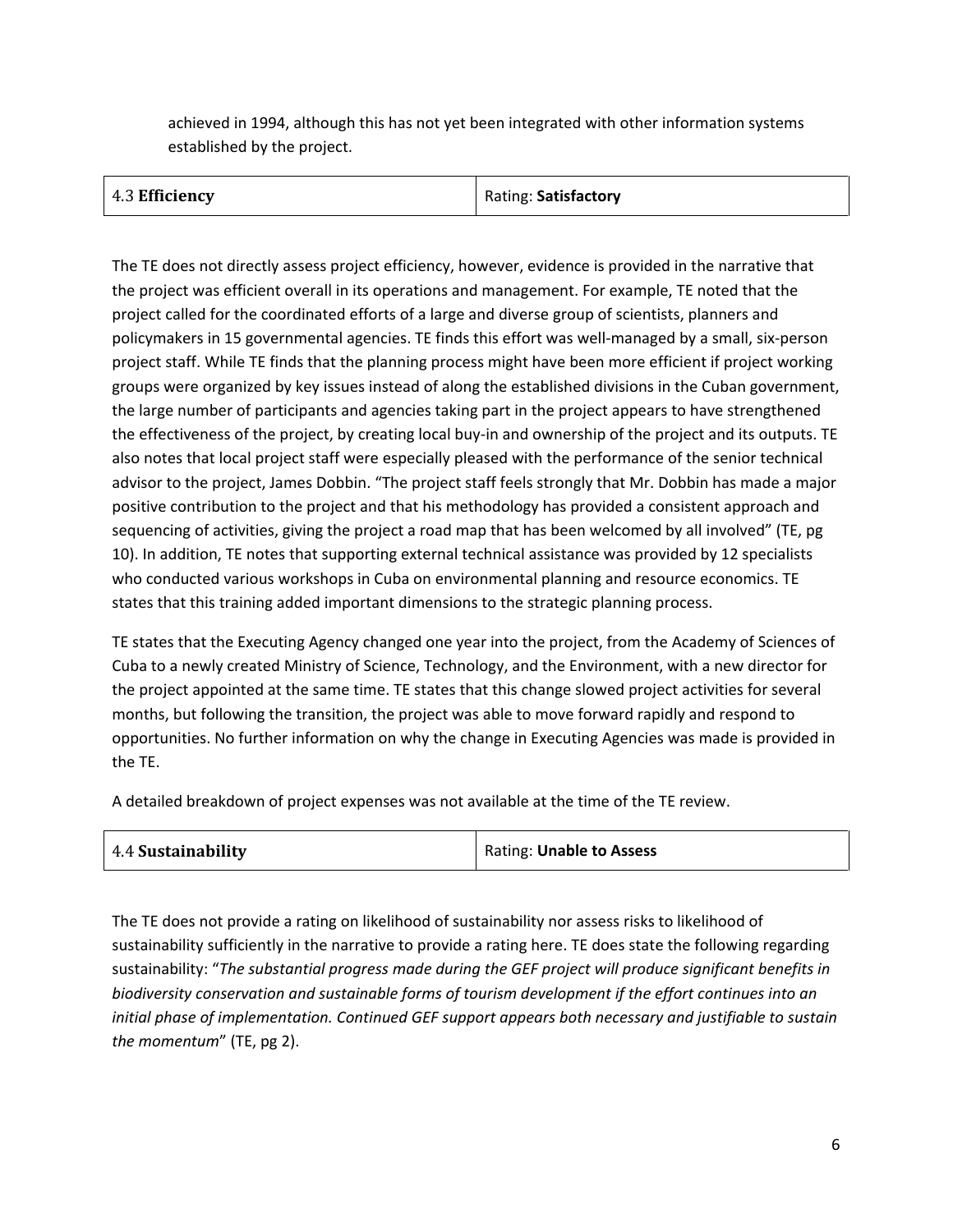### **5. Processes and factors affecting attainment of project outcomes**

5.1 Co-financing. To what extent was the reported co-financing essential to the achievement of GEF objectives? If there was a difference in the level of expected co-financing and actual co-financing, then what were the reasons for it? Did the extent of materialization of co-financing affect project's outcomes and/or sustainability? If so, in what ways and through what causal linkages?

TE states that co-financing contributions from the government of Cuba are estimated to be \$9 million, compared with an expected contribution of \$4 million. However, no accounting is provided in the TE for how the co-financing was used or its contribution to project outcomes and sustainability.

5.2 Project extensions and/or delays. If there were delays in project implementation and completion, then what were the reasons for it? Did the delay affect the project's outcomes and/or sustainability? If so, in what ways and through what causal linkages?

The project was started and completed on time. Some internal delays are noted in the TE: TE notes that the Executing Agency changed one year into the project, from the Academy of Sciences of Cuba to a newly created Ministry of Science, Technology, and the Environment, with a new director for the project appointed at the same time. TE states that this change slowed project activities for several months, but following the transition, the project was able to move forward rapidly, and the changeover does not appear to have affected project outcomes or sustainability.

5.3 Country ownership. Assess the extent to which country ownership has affected project outcomes and sustainability? Describe the ways in which it affected outcomes and sustainability, highlighting the causal links:

The project appears to have benefitted from a high degree of country support. TE states that just prior to the project's approval the government of Cuba made a major commitment to reforming its policies and restructuring governmental institutions to follow the recommendations of the 1992 UN Conference on the Environment and Development. TE states that "this has created a positive context for this GEF ecosystem management initiative and has provided the project with a remarkable degree of governmental support" (TE, pg 6). Although no assessment on sustainability is provided in the TE, TE finds that the document is already shaping the planning and development process in the SCE, and provides a few examples of tourism and infrastructure projects – existing and proposed – that have been modified on the basis of the project's outputs (TE, pg 17). The planning document includes recommendations for a system of protected areas within the archipelago, including a large coastal marine park. TE finds that while these protected areas had not been formally designated at the time of the final evaluation, "the proposal appeared to be supported by the responsible institutions" (TE, pg 18). Thus overall, both project outcomes and sustainability appear to have been facilitated and supported by a high level of country ownership.

### **6. Assessment of project's Monitoring and Evaluation system**

Ratings are assessed on a six point scale: Highly Satisfactory=no shortcomings in this M&E component; Satisfactory=minor shortcomings in this M&E component; Moderately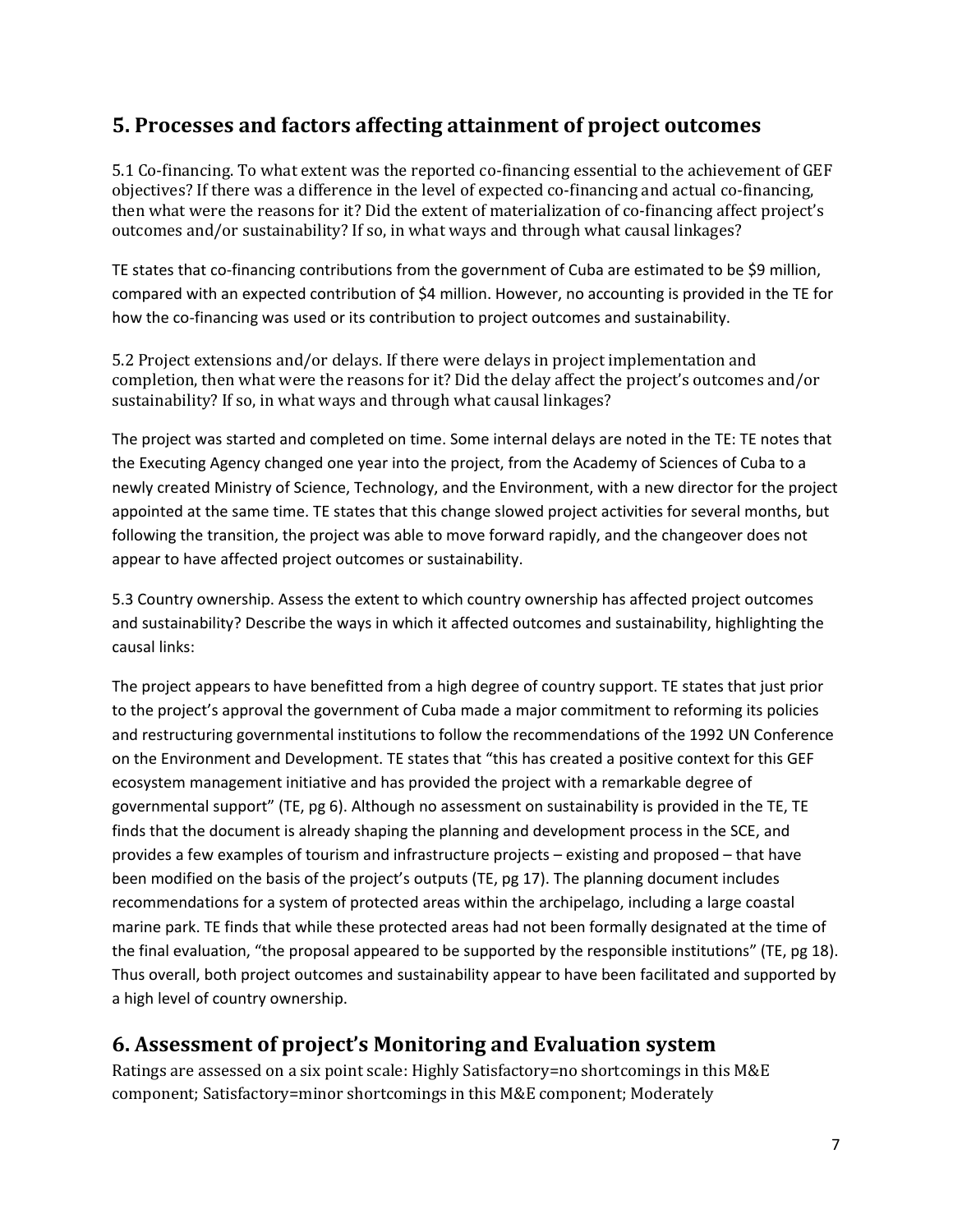Satisfactory=moderate shortcomings in this M&E component; Moderately Unsatisfactory=significant shortcomings in this M&E component; Unsatisfactory=major shortcomings in this M&E component; Highly Unsatisfactory=there were no project M&E systems.

Please justify ratings in the space below each box.

| 6.1 M&E Design at entry | Rating: Moderately Unsatisfactory |
|-------------------------|-----------------------------------|
|-------------------------|-----------------------------------|

M&E design lacked indicators and targets for the global environmental goal, development objectives, and the immediate objectives. While PD does contain a detailed list of activities and outputs under each objective, there are no indicators or targets to assess the quality of outputs, and progress in achieving the overall objectives. For example, under Immediate Objective 5, a public awareness campaign is expected to be designed and implemented, and that would enhance public awareness of the biodiversity of the SCE and increase public understanding of sustainable development approaches. However, no indicators are provided to measure and assess public awareness, nor are targets specified for number of programs produced, or people reached. The same can be said for the capacity development activities under Objectives 1 and 2, which aimed to increase the capacity of various Cuban ministries and departments to develop and manage sustainable development plans for the SCE region.

PD does state that the project will be subject to annual joint review by UNDP and representatives of the Government of Cuba, and that a mid-term review and terminal evaluation are to be prepared. No dedicated budget is provided for M&E in the PD.

| 6.2 M&E Implementation | Rating: Unable to Assess |
|------------------------|--------------------------|
|------------------------|--------------------------|

The TE does not provide a rating or assessment of M&E implementation and there is insufficient information in the TE narrative to provide one here.

### **7. Assessment of project implementation and execution**

Quality of Implementation includes the quality of project design, as well as the quality of supervision and assistance provided by implementing agency(s) to execution agencies throughout project implementation. Quality of Execution covers the effectiveness of the executing agency(s) in performing its roles and responsibilities. In both instances, the focus is upon factors that are largely within the control of the respective implementing and executing agency(s). A six point rating scale is used (Highly Satisfactory to Highly Unsatisfactory), or Unable to Assess.

Please justify ratings in the space below each box.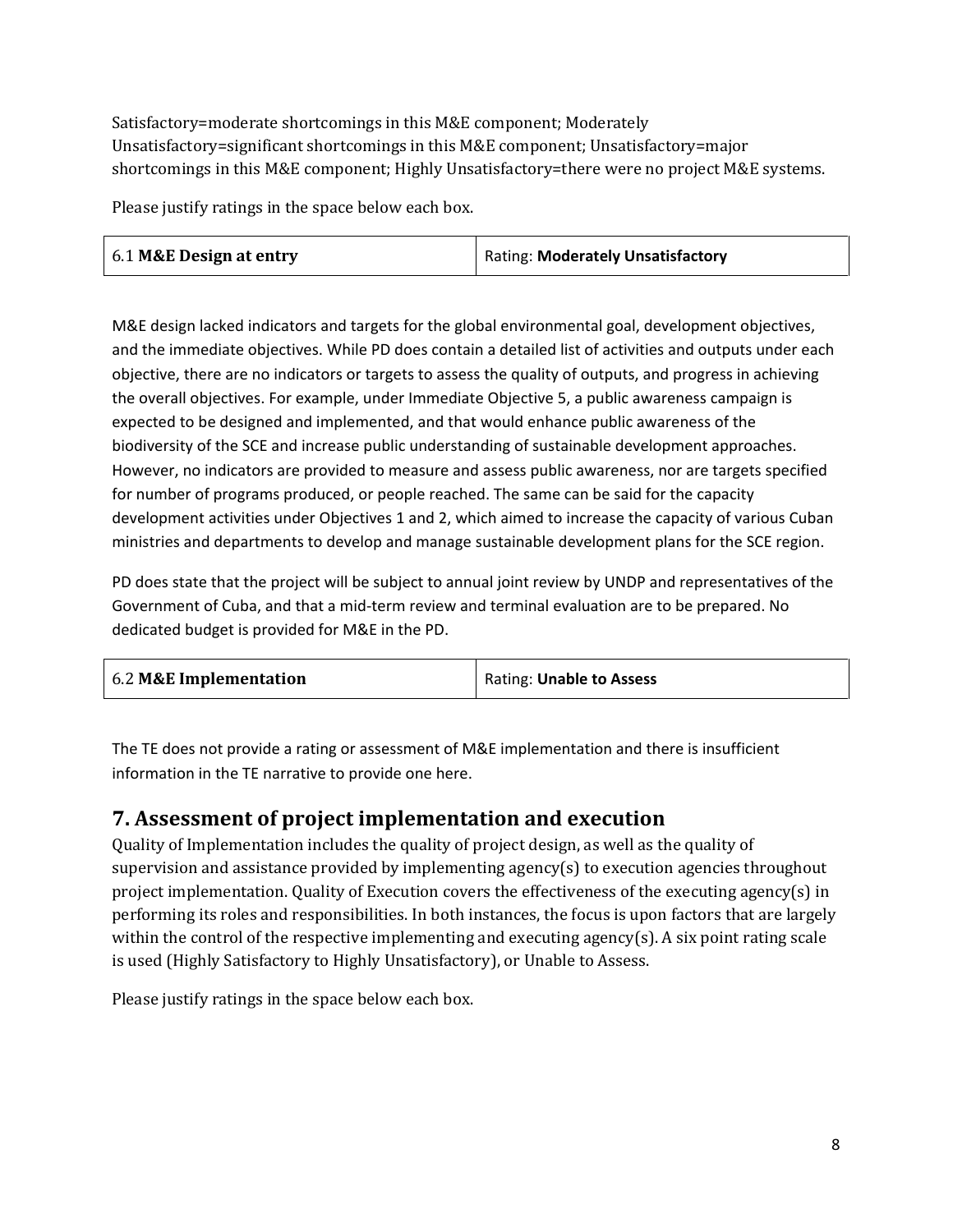TE finds that the "project design is cumbersome and lacks a structure that promotes a logical sequencing of objectives and actions...in some cases, results in the End of Project Status are not provided for in the lists under the relevant intermediate objective" (TE, pg 8). In addition, the design of the M&E system was flawed, as detailed in section 6.1 above. At the same time, TE finds the UNDP inputs and supervision during project implementation were strong. In particular, TE states that the inputs of the UNDP senior technical advisor to the project made a "major positive contribution to the project and that his methodology has provided a consistent approach and sequencing of activities, giving the project a road map that has been welcomed by all involved" (TE, pg 10).

| 7.2 Quality of Project Execution | Rating: Satisfactory |
|----------------------------------|----------------------|
|                                  |                      |

The TE does not provide a rating for quality of project execution, however, there is sufficient evidence in the TE narrative that quality of execution was satisfactory. TE states that overall, "the quality of the work has been excellent" (TE, pg 37). TE reports that all of the project activities were undertaken as planned, and that the highly participatory process undertaken by project management facilitated strong buy-in and ownership in the project's outputs and objectives.

## **8. Assessment of Project Impacts**

*Note – In instances where information on any impact related topic is not provided in the terminal evaluations, the reviewer should indicate below that this is indeed the case. When providing information on topics related to impact, please cite the page number of the terminal evaluation from where the information is sourced.*

8.1 Environmental Change. Describe the changes in environmental stress and environmental status that occurred by the end of the project. Include both quantitative and qualitative changes documented, sources of information for these changes, and how project activities contributed to or hindered these changes. Also include how contextual factors have contributed to or hindered these changes.

No change in environmental stress or status is reported to have occurred in the TE by the end of the project.

8.2 Socioeconomic change. Describe any changes in human well-being (income, education, health, community relationships, etc.) that occurred by the end of the project. Include both quantitative and qualitative changes documented, sources of information for these changes, and how project activities contributed to or hindered these changes. Also include how contextual factors have contributed to or hindered these changes.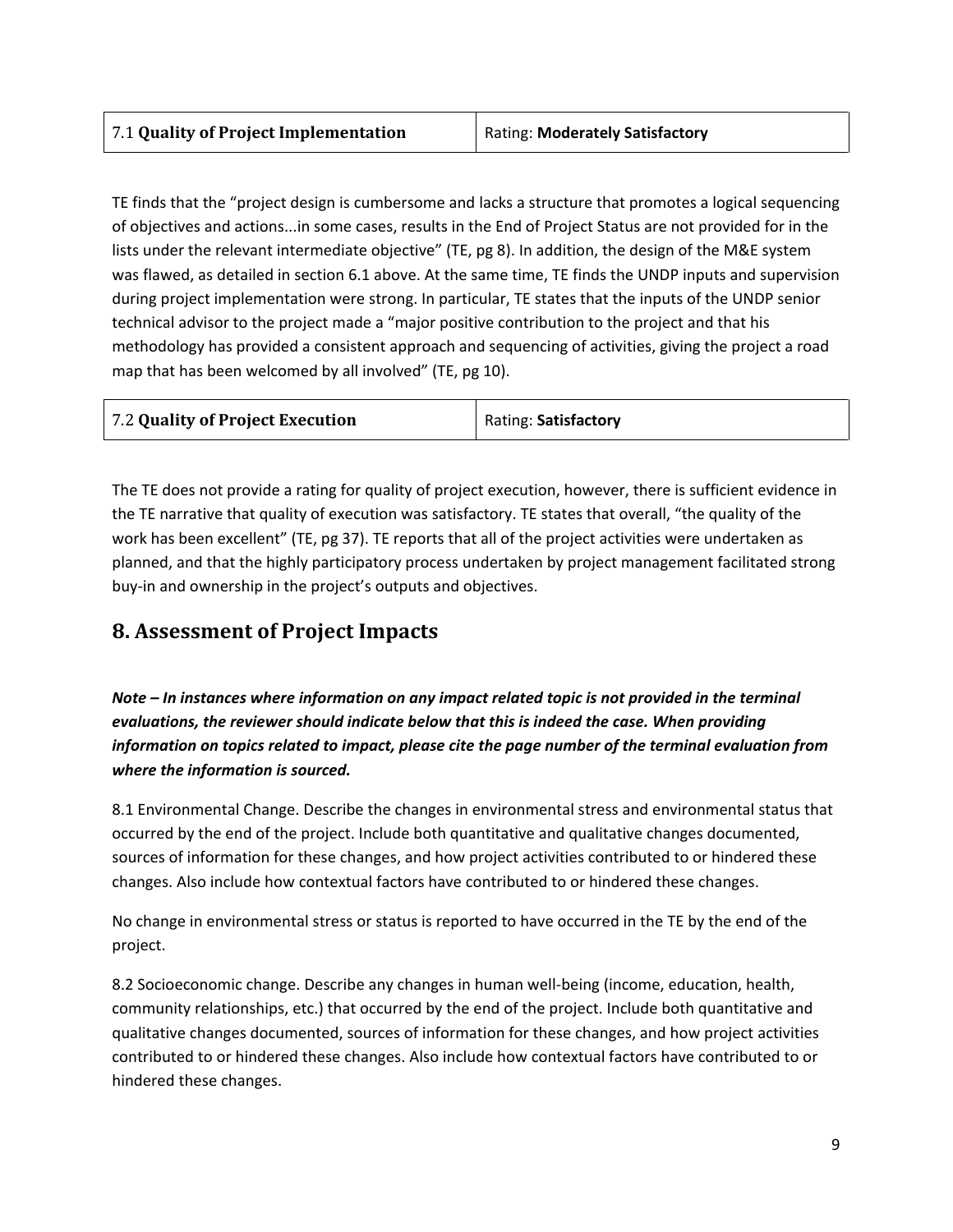No changes in human well-being are reported in the TE to have occurred by the end of the project.

8.3 Capacity and governance changes. Describe notable changes in capacities and governance that can lead to large-scale action (both mass and legislative) bringing about positive environmental change. "Capacities" include awareness, knowledge, skills, infrastructure, and environmental monitoring systems, among others. "Governance" refers to decision-making processes, structures and systems, including access to and use of information, and thus would include laws, administrative bodies, trustbuilding and conflict resolution processes, information-sharing systems, etc. Indicate how project activities contributed to/ hindered these changes, as well as how contextual factors have influenced these changes.

a) Capacities – The project sought to strengthen the scientific and environmental planning and management capabilities of Cuban agencies at the national, regional and local level. To this end, TE finds that although the number of personnel trained through the project was small, trainings were effective in addressing the goal of improving the capacity of Cuban agencies to develop and manage sustainable land management (TE, pg 13). TE states that training in integrated data management, cross-sectoral planning, and innovative approaches to environmental planning and site development took place. In addition, project made investments in scientific monitoring equipment as well as a GIS system. Project also sought to develop a basic knowledge of the flora and fauna, habitat distribution, and the physical/chemical characteristics of the marine and terrestrial ecosystems adequate for planning, management, conservation, and sustainable development. This will serve as a baseline for permanent monitoring. TE finds "very considerable achievements" under this objective, with a large increase in the understanding of SCE physical, marine, terrestrial, and cultural resources, as called for in the PD (TE, pg 15).

b) Governance – TE finds that overall, the most notable accomplishment of the project has been the establishment of "stronger functional links between the sciences and development interests," and notes that there "is abundant evidence that scientists and other technical specialists were directly involved in the development of policy, new laws and regulations, and strategies for development and conservation. All scientists interviewed said their involvement in such activities had increased during the project and that they were adequately prepared for such involvement" (TE, pg 14). Moreover, the project produced a document entitled "Proteccion de la Biodiversidad y Establecimento de un Desarrollo Sustentable en el Ecosistema Sabana-Camaguey" which presents the major findings of the project's work to better understand the SCE ecosystems and includes a strategic plan for the archipelago. TE finds that the document is already shaping the planning and development process in the SCE, and provides a few examples of tourism and infrastructure projects – existing and proposed – that have been modified on the basis of the project's outputs (TE, pg 17). The planning document includes recommendations for a system of protected areas within the archipelago, including a large coastal marine park.

8.4 Unintended impacts. Describe any impacts not targeted by the project, whether positive or negative, affecting either ecological or social aspects. Indicate the factors that contributed to these unintended impacts occurring.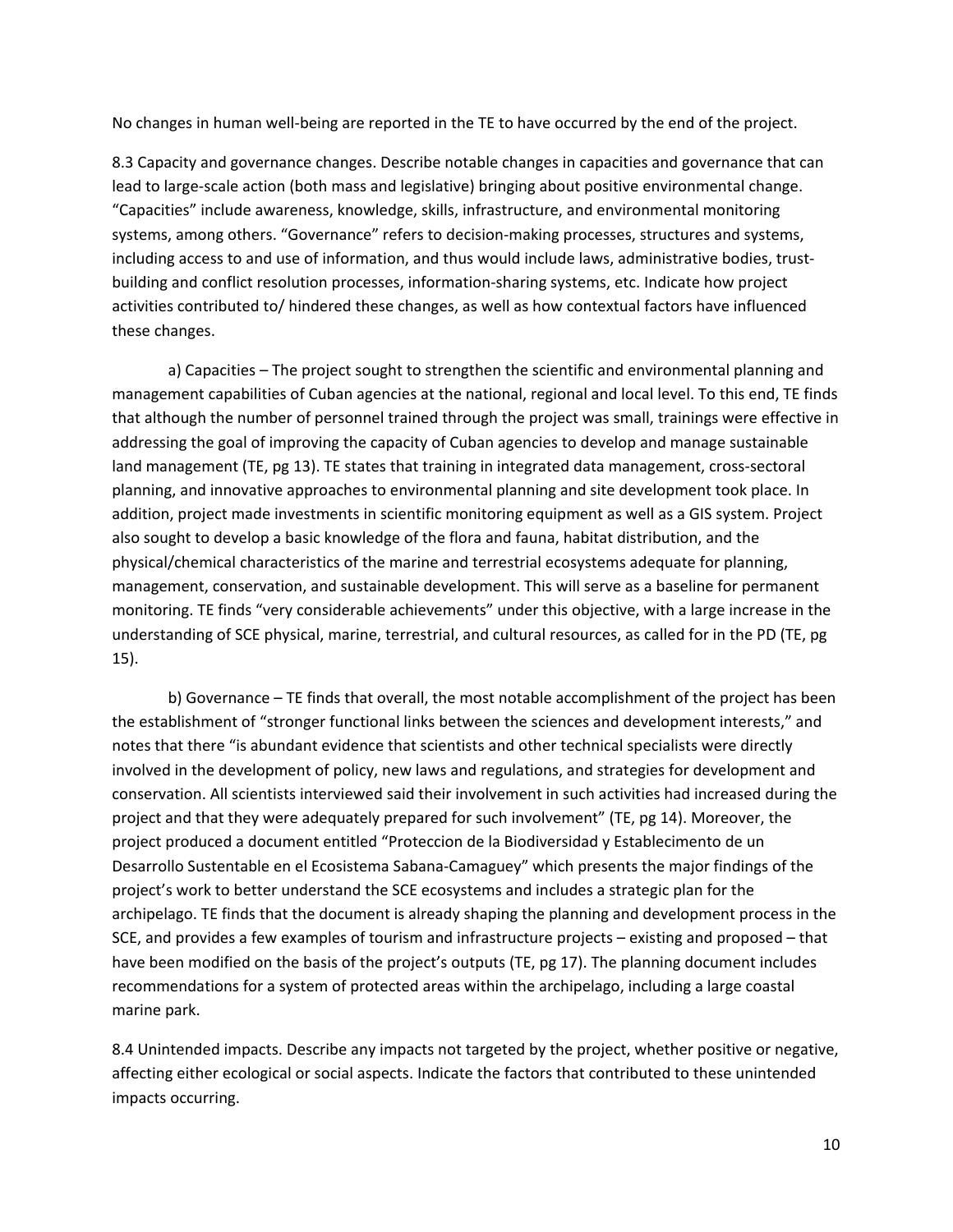No unintended impacts are reported in the TE to have occurred as a result of the project.

8.5 Adoption of GEF initiatives at scale. Identify any initiatives (e.g. technologies, approaches, financing instruments, implementing bodies, legal frameworks, information systems) that have been mainstreamed, replicated and/or scaled up by government and other stakeholders by project end. Include the extent to which this broader adoption has taken place, e.g. if plans and resources have been established but no actual adoption has taken place, or if market change and large-scale environmental benefits have begun to occur. Indicate how project activities and other contextual factors contributed to these taking place. If broader adoption has not taken place as expected, indicate which factors (both project-related and contextual) have hindered this from happening.

TE is unclear as to whether or not any adoption of project initiative have been taken to scale by project end, but does suggest that this may be taking place. As noted above, TE finds that overall, the most notable accomplishment of the project has been the establishment of "stronger functional links between the sciences and development interests," and notes that there "is abundant evidence that scientists and other technical specialists were directly involved in the development of policy, new laws and regulations, and strategies for development and conservation. All scientists interviewed said their involvement in such activities had increased during the project and that they were adequately prepared for such involvement" (TE, pg 14).

### **9. Lessons and recommendations**

9.1 Briefly describe the key lessons, good practices, or approaches mentioned in the terminal evaluation report that could have application for other GEF projects.

TE provides the following key lessons:

- Integrated coastal management is informed but is not driven by science. According to the TE, this essentially means that coastal management, as practiced in Cuba, is fundamentally a political process. TE states that "This fundamental realization came as a surprise to some participants for whom this project was an initial exposure to the process of formulating a resource management strategy." (TE, pg 40).
- As the project matured, it became clear that new institutional frameworks with supporting policies and regulations would be required to successfully implement the SCE management strategy. This makes this project a first opportunity to apply the policy reforms that are being designed in response to UNCED's Agenda 21 to a specific geographic site and a specific set of management issues.
- Several participants reflected that this project strongly reinforced that public education and public engagement must be at the core of an initial phase implementation.
- Several participants in the project have become very aware that the issues posed by biodiversity, conservation and sustainable development in the SCE ecosystem will be successfully met only through a sustained effort extending out over many years.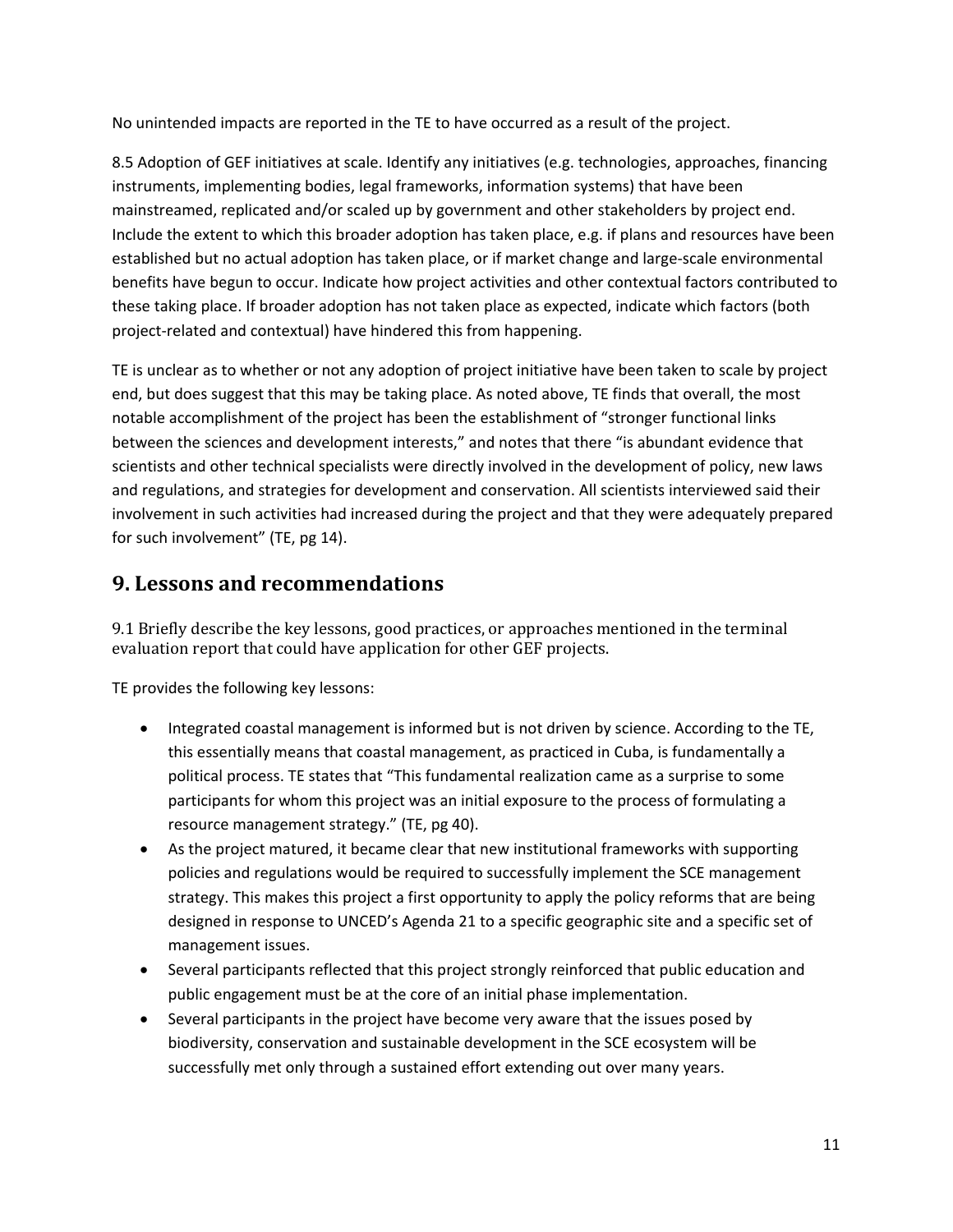9.2 Briefly describe the recommendations given in the terminal evaluation.

TE provides the following recommendations (some specific recommendations for a Phase II project have been omitted here as they are no longer relevant. They can however be found in the original TE):

- A scientific basis should be developed for assessing the role of the SCE in regional ecosystem processes affecting biodiversity in the Caribbean.
- The extensive biodiversity surveys undertaken during Phase I provide the basis for more intensive biodiversity studies and permanent data sets that document the high biodiversity and endemic life that is known to be present.
- A top priority for the SCE is a reduction in the organic loadings from sugar refineries that have produced anoxic conditions and are degrading seagrass beds and coral reefs. Another major concern is the reduction in fresh water flow to the lagoons brought by the construction of dams within the watershed.
- Information systems need to be developed by a full range of institutions that more forcefully promote direct electronic access to standardized databases and its multivariate analysis for resource management and conservation.
- The lessons emerging from this GEF project should be applied to the protection of biodiversity in other areas of Cuba. Areas such as the archipelago of the Jardines de la Reina and the Canarreos archipelago, which are known to contain significant biodiversity resources, should be targets for an outreach effort within Cuba that features: public education; university education programs including thesis projects and teaching case studies; study tours; training in environmental planning techniques; the coastal planning process.